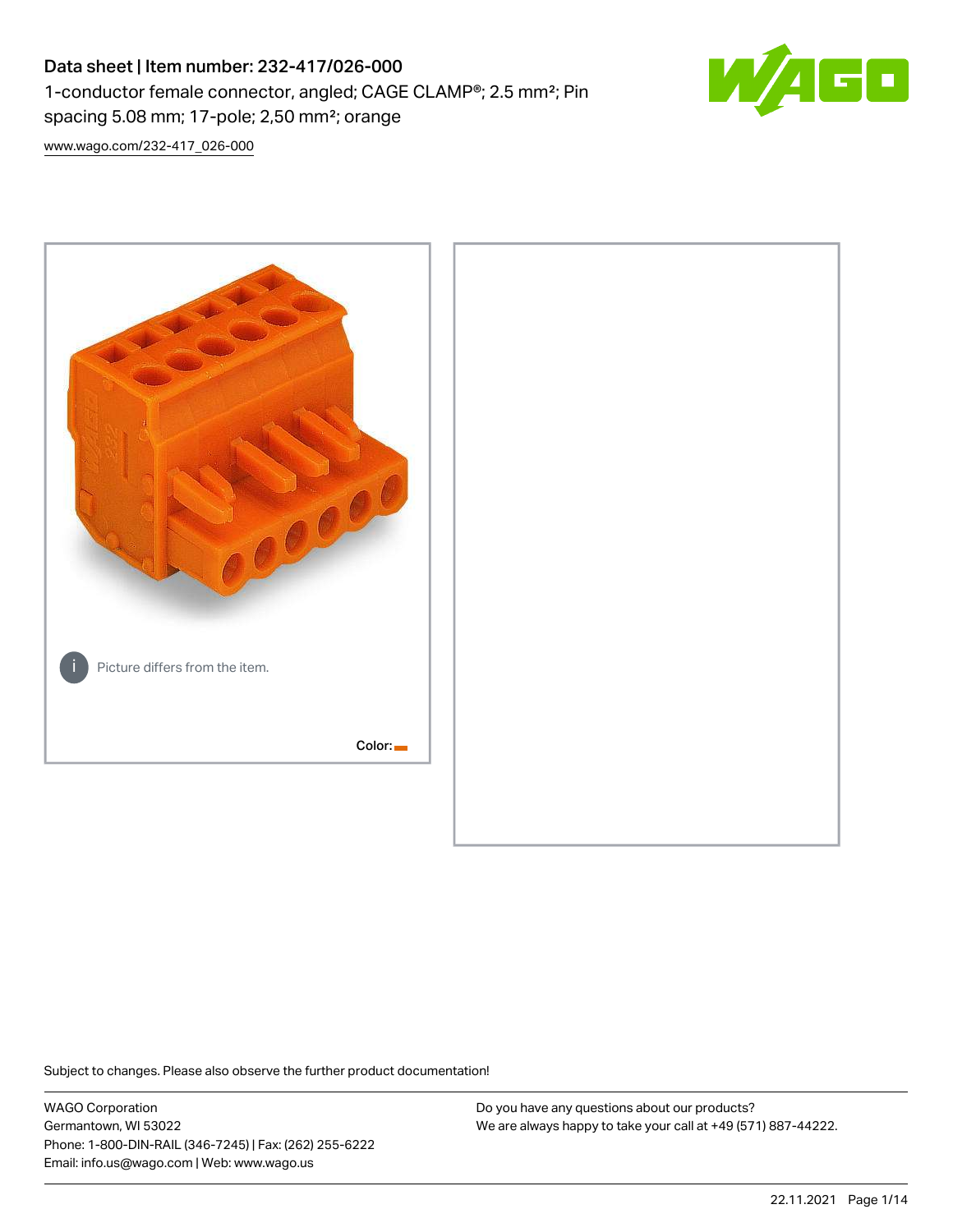

Dimensions in mm

Total length = (pole no. x pin spacing) + 1.5 mm + 0.9 mm

2- to 3-pole female connectors – one latch only

#### Item description

- **Universal connection for all conductor types**
- Easy cable pre-assembly and on-unit wiring via vertical and horizontal CAGE CLAMP<sup>®</sup> actuation  $\blacksquare$
- $\blacksquare$ Integrated test ports
- $\blacksquare$ With coding fingers

Subject to changes. Please also observe the further product documentation! Data

WAGO Corporation Germantown, WI 53022 Phone: 1-800-DIN-RAIL (346-7245) | Fax: (262) 255-6222 Email: info.us@wago.com | Web: www.wago.us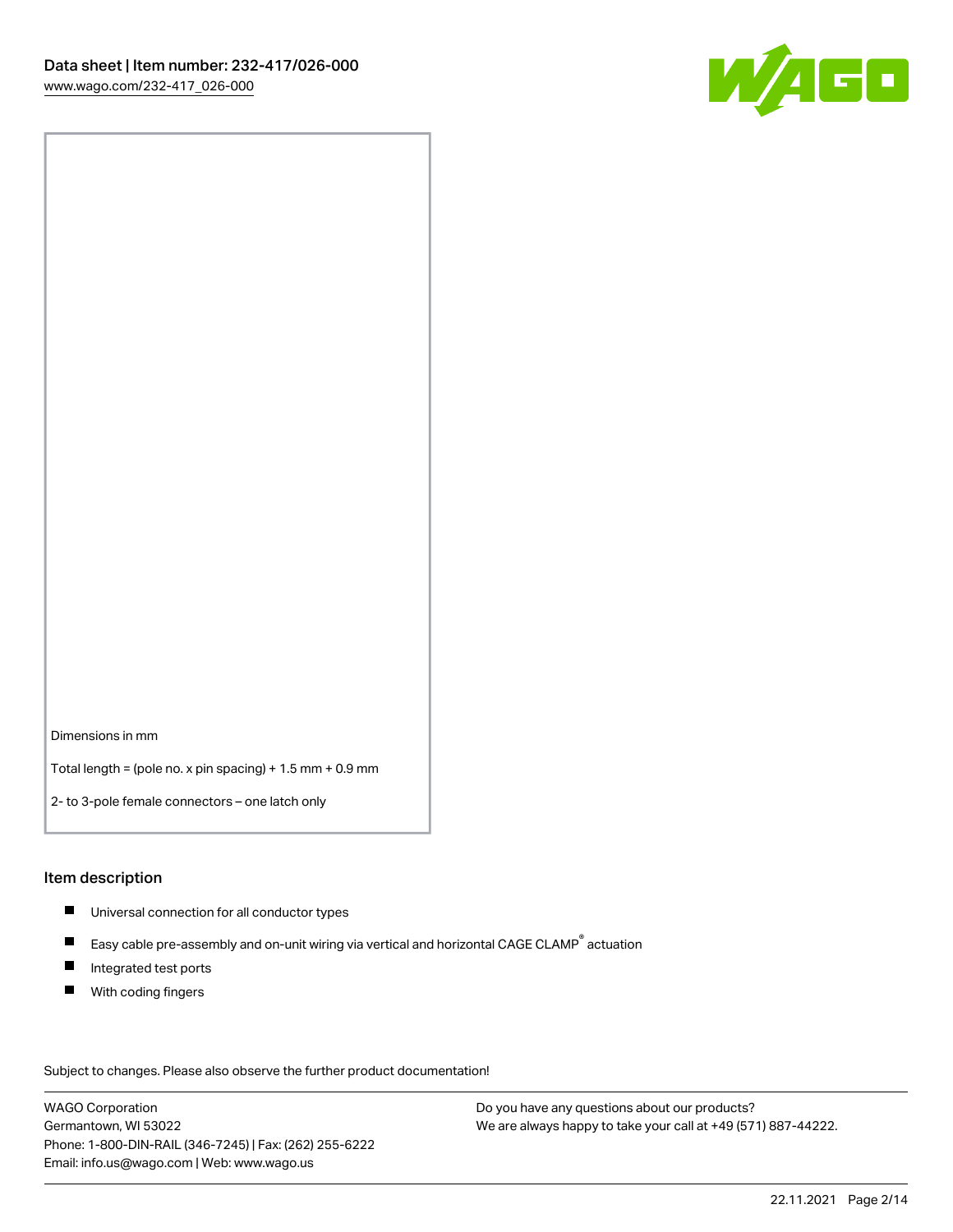

## Data Notes

| Safety information 1 | The <i>MCS – MULTI CONNECTION SYSTEM</i> includes connectors<br>without breaking capacity in accordance with DIN EN 61984. When<br>used as intended, these connectors must not be connected<br>/disconnected when live or under load. The circuit design should<br>ensure header pins, which can be touched, are not live when<br>unmated. |
|----------------------|--------------------------------------------------------------------------------------------------------------------------------------------------------------------------------------------------------------------------------------------------------------------------------------------------------------------------------------------|
| Variants:            | Gold-plated or partially gold-plated contact surfaces<br>Other versions (or variants) can be requested from WAGO Sales or<br>configured at https://configurator.wago.com/                                                                                                                                                                  |

### Electrical data

## IEC Approvals

| Ratings per                 | IEC/EN 60664-1                                                        |
|-----------------------------|-----------------------------------------------------------------------|
| Rated voltage (III / 3)     | 320 V                                                                 |
| Rated surge voltage (III/3) | 4 <sub>k</sub> V                                                      |
| Rated voltage (III/2)       | 320 V                                                                 |
| Rated surge voltage (III/2) | 4 <sub>k</sub> V                                                      |
| Nominal voltage (II/2)      | 630 V                                                                 |
| Rated surge voltage (II/2)  | 4 <sub>k</sub> V                                                      |
| Rated current               | 14A                                                                   |
| Legend (ratings)            | $(III / 2)$ $\triangle$ Overvoltage category III / Pollution degree 2 |

### UL Approvals

| Approvals per                  | UL 1059 |
|--------------------------------|---------|
| Rated voltage UL (Use Group B) | 300 V   |
| Rated current UL (Use Group B) | 15 A    |
| Rated voltage UL (Use Group D) | 300 V   |
| Rated current UL (Use Group D) | 10 A    |

# Ratings per UL

| Rated voltage UL 1977 | 600 V         |
|-----------------------|---------------|
| Rated current UL 1977 | $\sim$ $\sim$ |

### CSA Approvals

Approvals per CSA

Subject to changes. Please also observe the further product documentation!

| <b>WAGO Corporation</b>                                | Do you have any questions about our products?                 |
|--------------------------------------------------------|---------------------------------------------------------------|
| Germantown, WI 53022                                   | We are always happy to take your call at +49 (571) 887-44222. |
| Phone: 1-800-DIN-RAIL (346-7245)   Fax: (262) 255-6222 |                                                               |
| Email: info.us@wago.com   Web: www.wago.us             |                                                               |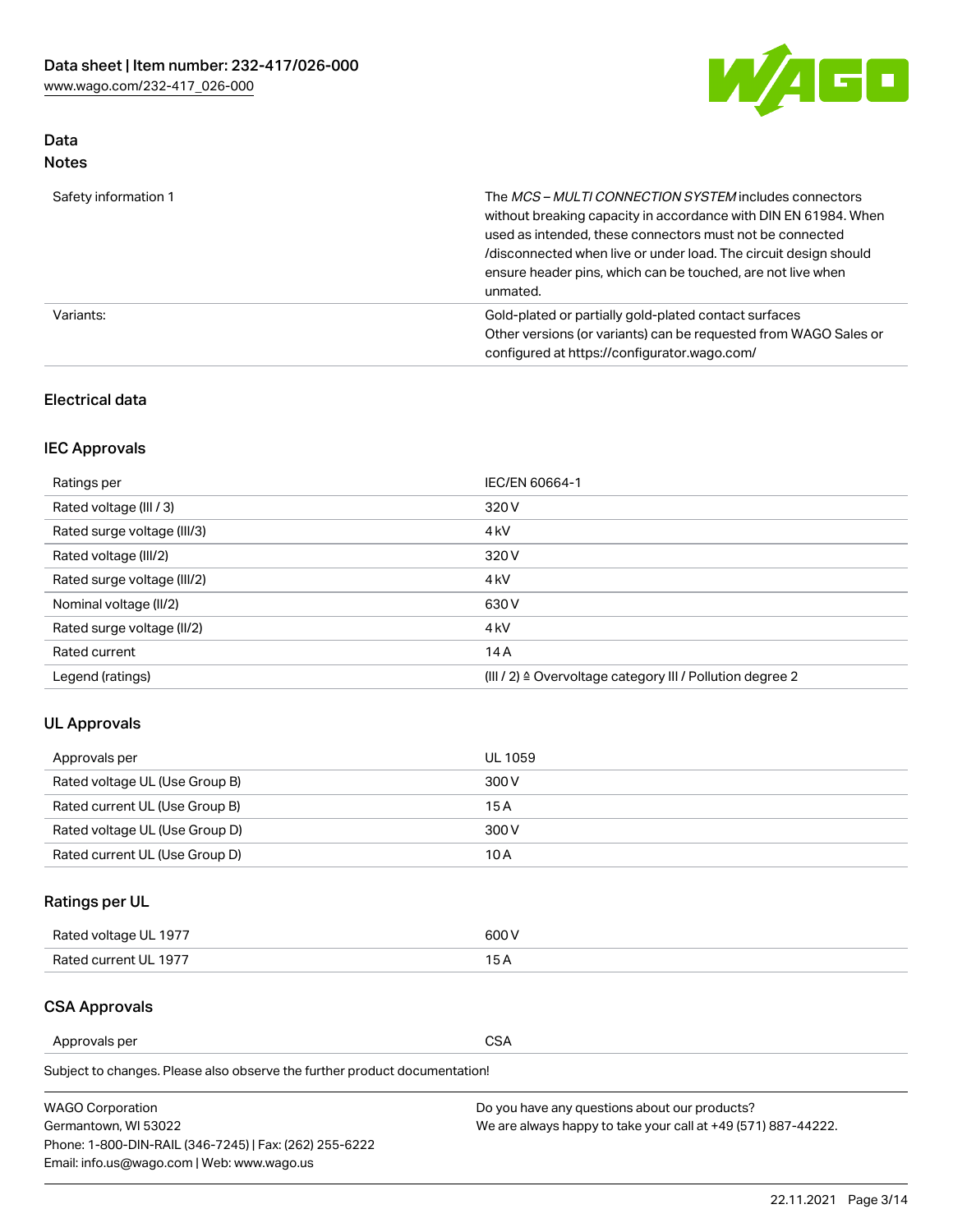

| Rated voltage CSA (Use Group B) | 300 V |
|---------------------------------|-------|
| Rated current CSA (Use Group B) | 15 A  |
| Rated voltage CSA (Use Group D) | 300 V |
| Rated current CSA (Use Group D) | 10 A  |

#### Connection data

| Total number of connection points |  |
|-----------------------------------|--|
| Total number of potentials        |  |
| Number of connection types        |  |
| Number of levels                  |  |

#### Connection 1

| Connection technology                             | CAGE CLAMP®                            |
|---------------------------------------------------|----------------------------------------|
| Actuation type                                    | Operating tool                         |
| Solid conductor                                   | $0.082.5$ mm <sup>2</sup> / 28  12 AWG |
| Fine-stranded conductor                           | $0.082.5$ mm <sup>2</sup> / 28  12 AWG |
| Fine-stranded conductor; with insulated ferrule   | $0.251.5$ mm <sup>2</sup>              |
| Fine-stranded conductor; with uninsulated ferrule | $0.252.5$ mm <sup>2</sup>              |
| Strip length                                      | $89$ mm / 0.31  0.35 inch              |
| Number of poles                                   | 17                                     |
| Conductor entry direction to mating direction     | 90°                                    |
|                                                   |                                        |

### Physical data

| Pin spacing | 5.08 mm / 0.2 inch    |
|-------------|-----------------------|
| Width       | 88.76 mm / 3.494 inch |
| Height      | 19.9 mm / 0.783 inch  |
| Depth       | 22.75 mm / 0.896 inch |

#### Mechanical data

| --<br>Design | angled<br>. . |
|--------------|---------------|
|              |               |

### Plug-in connection

| Contact type (pluggable connector) | Female connector/socket |
|------------------------------------|-------------------------|
| Connector (connection type)        | for conductor           |
| Mismating protection               | No                      |
| Locking of plug-in connection      | Without                 |

Subject to changes. Please also observe the further product documentation!

| <b>WAGO Corporation</b>                                | Do you have any questions about our products?                 |
|--------------------------------------------------------|---------------------------------------------------------------|
| Germantown, WI 53022                                   | We are always happy to take your call at +49 (571) 887-44222. |
| Phone: 1-800-DIN-RAIL (346-7245)   Fax: (262) 255-6222 |                                                               |
| Email: info.us@wago.com   Web: www.wago.us             |                                                               |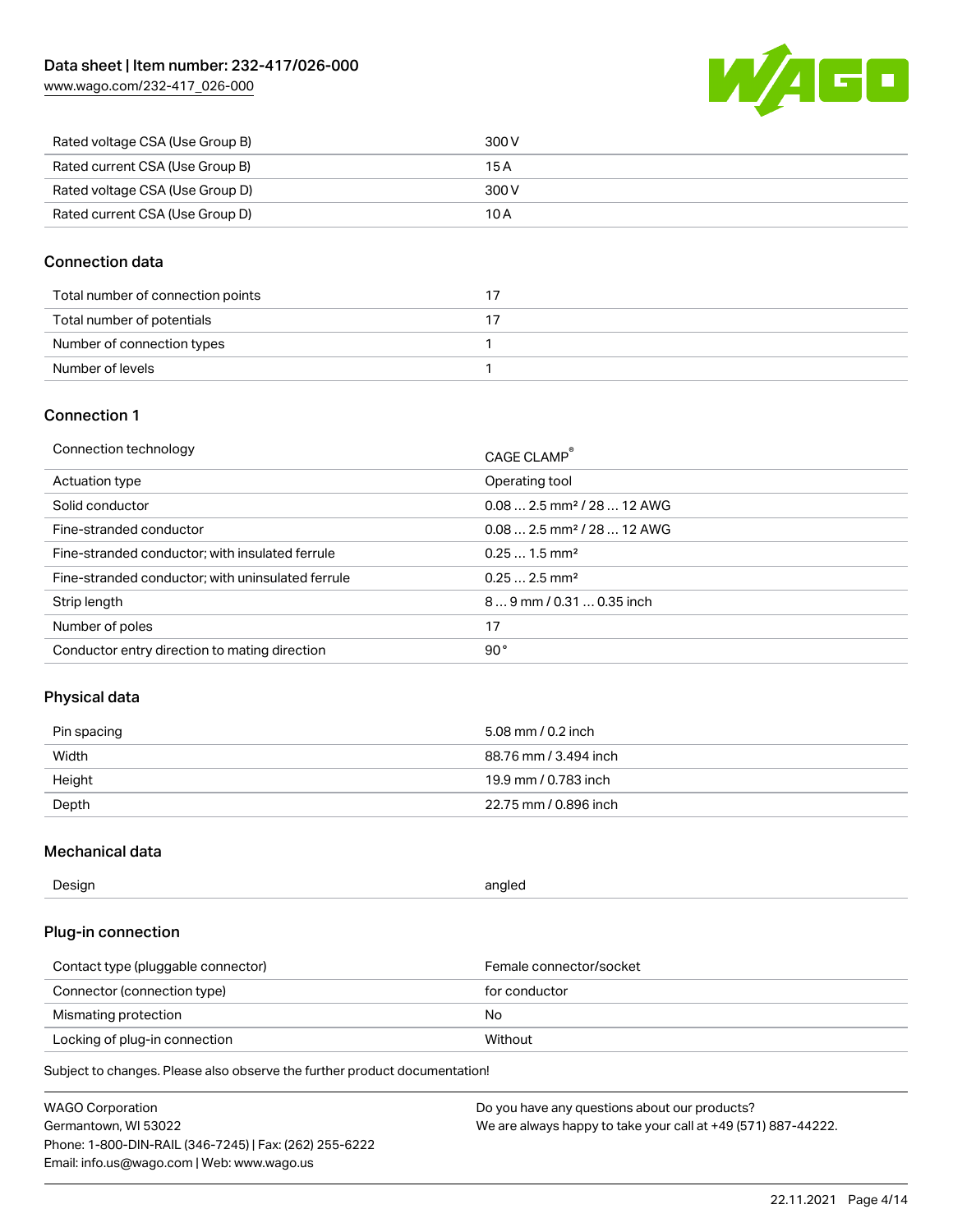

#### Material data

| Color                       | orange                            |
|-----------------------------|-----------------------------------|
| Material group              |                                   |
| Insulation material         | Polyamide (PA66)                  |
| Flammability class per UL94 | V <sub>0</sub>                    |
| Clamping spring material    | Chrome nickel spring steel (CrNi) |
| Contact material            | Copper alloy                      |
| Contact plating             | tin-plated                        |
| Fire load                   | 0.517 MJ                          |
| Weight                      | 31.8g                             |

#### Environmental requirements

| Limit temperature range<br>$\blacksquare$ . The contract of the contract of the contract of the contract of the contract of the contract of the contract of the contract of the contract of the contract of the contract of the contract of the contract of the | …+85 °ົ<br>-60 |  |
|-----------------------------------------------------------------------------------------------------------------------------------------------------------------------------------------------------------------------------------------------------------------|----------------|--|
|-----------------------------------------------------------------------------------------------------------------------------------------------------------------------------------------------------------------------------------------------------------------|----------------|--|

#### Commercial data

| Product Group         | 3 (Multi Conn. System) |
|-----------------------|------------------------|
| PU (SPU)              | 25 Stück               |
| Packaging type        | box                    |
| Country of origin     | PL                     |
| <b>GTIN</b>           | 4044918390217          |
| Customs tariff number | 8536694040             |

### Approvals / Certificates

#### Country specific Approvals

| Logo                | Approval                                            | <b>Additional Approval Text</b> | Certificate<br>name |
|---------------------|-----------------------------------------------------|---------------------------------|---------------------|
|                     | CВ<br>DEKRA Certification B.V.                      | IEC 61984                       | NL-39756            |
| EMA<br><b>INEUR</b> | <b>KEMA/KEUR</b><br><b>DEKRA Certification B.V.</b> | EN 61984                        | 2190761.01          |

#### Ship Approvals

|      |                             |                                 | Certificate |
|------|-----------------------------|---------------------------------|-------------|
| Logo | Approval                    | <b>Additional Approval Text</b> | name        |
|      | <b>ABS</b>                  | $\overline{\phantom{0}}$        | 19-         |
|      | American Bureau of Shipping |                                 | HG15869876- |

Subject to changes. Please also observe the further product documentation!

| <b>WAGO Corporation</b>                                | Do v |
|--------------------------------------------------------|------|
| Germantown, WI 53022                                   | We a |
| Phone: 1-800-DIN-RAIL (346-7245)   Fax: (262) 255-6222 |      |
| Email: info.us@wago.com   Web: www.wago.us             |      |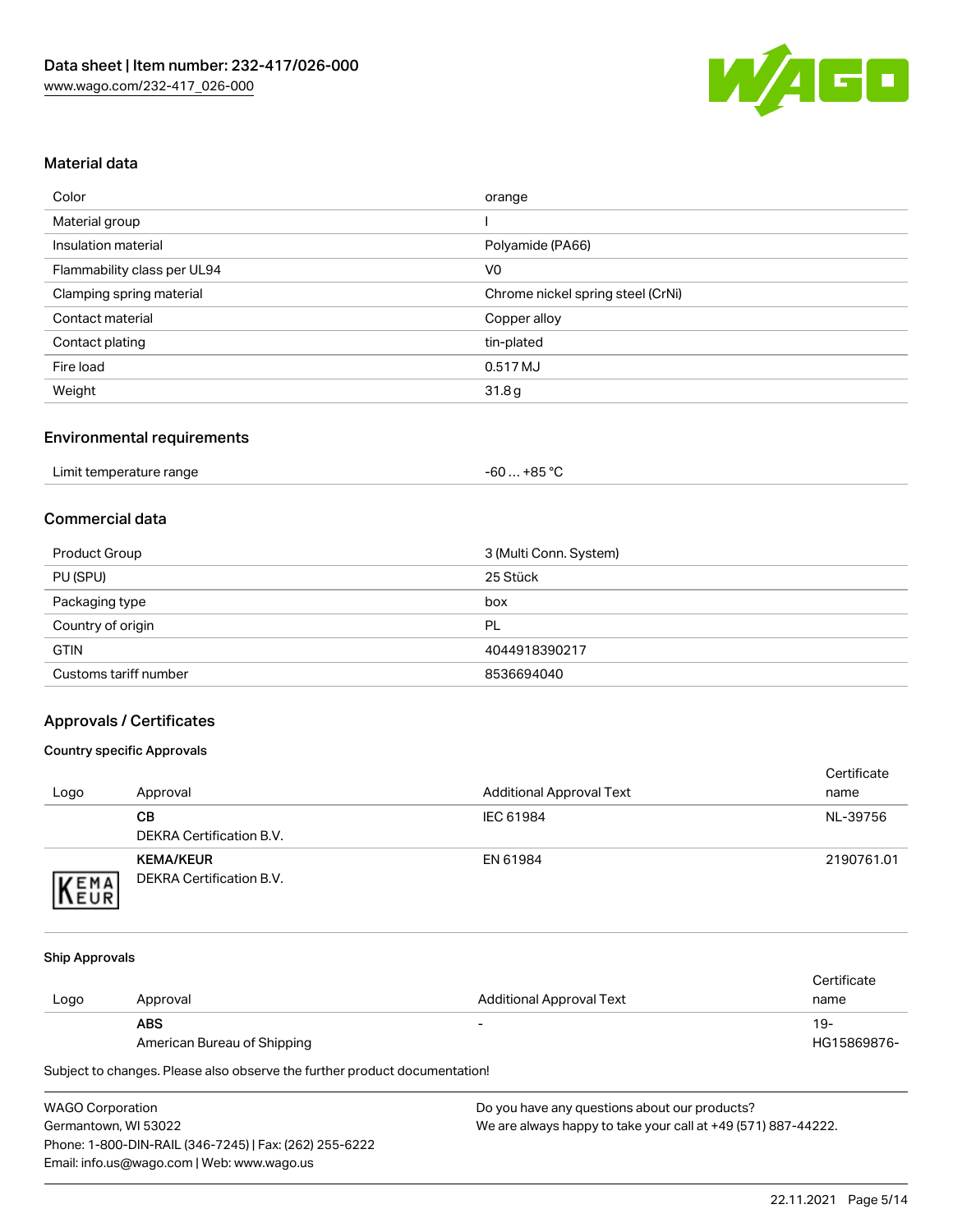

| <b>ABS</b>               |                                        |                                 | <b>PDA</b>  |
|--------------------------|----------------------------------------|---------------------------------|-------------|
|                          | BV                                     | IEC 60998                       | 11915/D0 BV |
|                          | Bureau Veritas S.A.                    |                                 |             |
| <b>BUNEAU</b><br>VERITAS |                                        |                                 |             |
|                          | <b>DNV GL</b>                          | EN 60998                        | TAE000016Z  |
|                          | Det Norske Veritas, Germanischer Lloyd |                                 |             |
| <b>UL-Approvals</b>      |                                        |                                 |             |
|                          |                                        |                                 | Certificate |
| Logo                     | Approval                               | <b>Additional Approval Text</b> | name        |
|                          | UL                                     | <b>UL 1977</b>                  | E45171      |
|                          | UL International Germany GmbH          |                                 |             |
|                          | <b>UR</b>                              | <b>UL 1059</b>                  | E45172      |
|                          | Underwriters Laboratories Inc.         |                                 |             |

# Counterpart

|            | Item no.231-647<br>Male connector; 17-pole; Pin spacing 5.08 mm; orange                                              | www.wago.com/231-647         |
|------------|----------------------------------------------------------------------------------------------------------------------|------------------------------|
|            | Item no.231-347/001-000<br>Male header; 17-pole; THT; 1.0 x 1.0 mm solder pin; straight; pin spacing 5.08 mm; orange | www.wago.com/231-347/001-000 |
| <b>SOF</b> | Item no.231-547/001-000<br>Male header; 17-pole; THT; 1.0 x 1.0 mm solder pin; angled; pin spacing 5.08 mm; orange   | www.wago.com/231-547/001-000 |
|            |                                                                                                                      |                              |

#### Optional accessories

Insulations stops

Insulation stop

Subject to changes. Please also observe the further product documentation!

WAGO Corporation Germantown, WI 53022 Phone: 1-800-DIN-RAIL (346-7245) | Fax: (262) 255-6222 Email: info.us@wago.com | Web: www.wago.us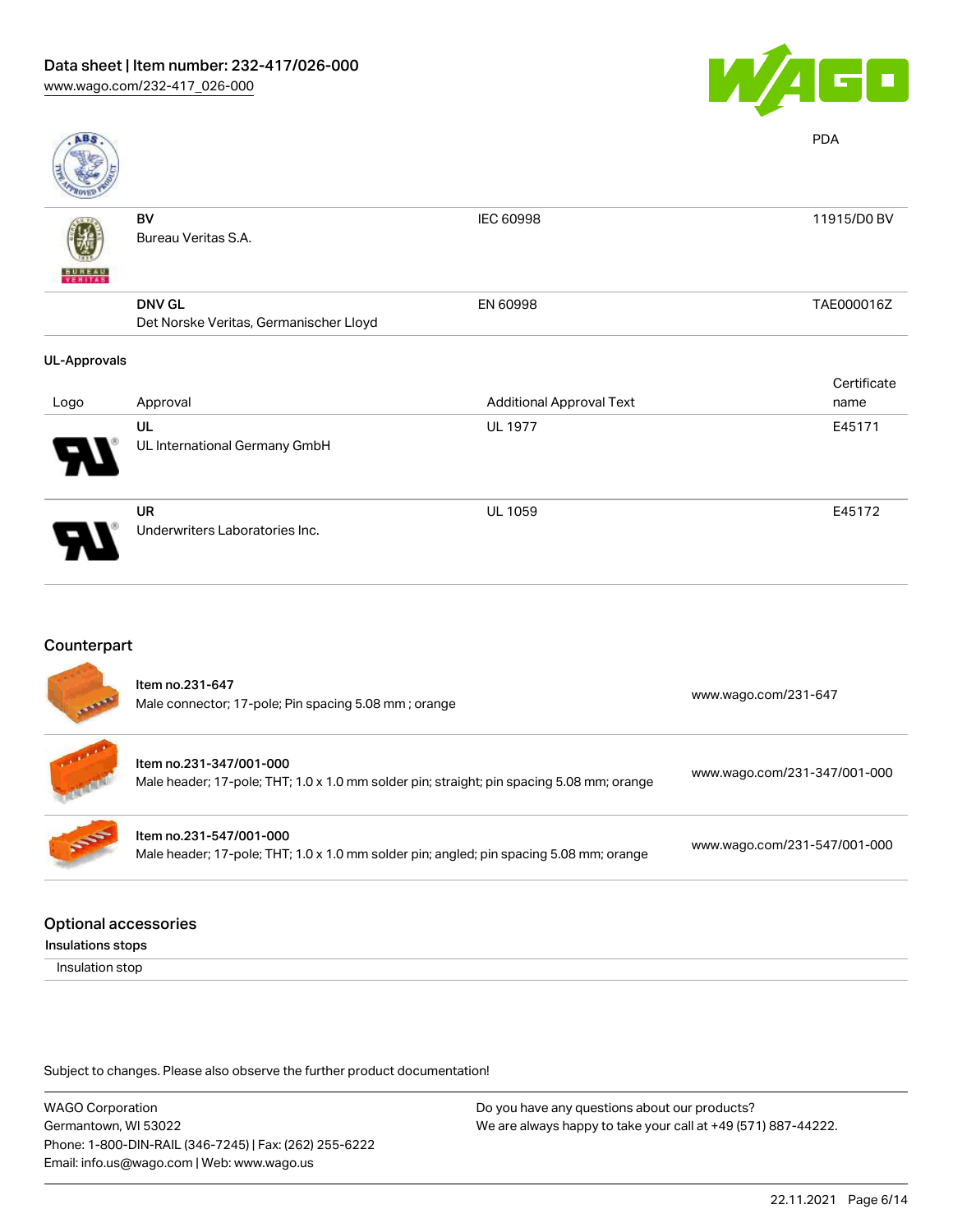# Data sheet | Item number: 232-417/026-000

[www.wago.com/232-417\\_026-000](http://www.wago.com/232-417_026-000)



Item no.: 231-672 Insulation stop; 0.75 - 1 mm²; dark gray



[www.wago.com/231-672](http://www.wago.com/231-672)

Item no.: 231-670 Insulation stop; 0.08-0.2 mm² / 0.2 mm² "s"; white [www.wago.com/231-670](http://www.wago.com/231-670) www.wago.com/231-670



Jumpers

Item no.: 231-671 Insulation stop; 0.25 - 0.5 mm²; light gray [www.wago.com/231-671](http://www.wago.com/231-671) www.wago.com/231-671

| Jumper                             |                                                     |                      |
|------------------------------------|-----------------------------------------------------|----------------------|
| <b>CONTRACTOR</b>                  | ltem no.: 231-905                                   | www.wago.com/231-905 |
| <b>COLLER IN THE REAL PROPERTY</b> | Jumper; for conductor entry; 5-way; insulated; gray |                      |

Item no.: 231-903 Jumper; for conductor entry; 3-way; insulated; gray [www.wago.com/231-903](http://www.wago.com/231-903)



Jumper; for conductor entry; 7-way; insulated; gray [www.wago.com/231-907](http://www.wago.com/231-907) Item no.: 231-910 Jumper; for conductor entry; 10-way; insulated; gray [www.wago.com/231-910](http://www.wago.com/231-910)

Item no.: 231-907



Item no.: 231-902

Jumper; for conductor entry; 2-way; insulated; gray [www.wago.com/231-902](http://www.wago.com/231-902)

**Ferrules** 

| Ferrule |                                                                                                    |                      |
|---------|----------------------------------------------------------------------------------------------------|----------------------|
|         | Item no.: 216-101                                                                                  |                      |
|         | Ferrule; Sleeve for 0.5 mm <sup>2</sup> / AWG 22; uninsulated; electro-tin plated; silver-colored  | www.wago.com/216-101 |
|         | Item no.: 216-104                                                                                  |                      |
|         | Ferrule; Sleeve for 1.5 mm <sup>2</sup> / AWG 16; uninsulated; electro-tin plated; silver-colored  | www.wago.com/216-104 |
|         | Item no.: 216-106                                                                                  |                      |
|         | Ferrule; Sleeve for 2.5 mm <sup>2</sup> / AWG 14; uninsulated; electro-tin plated; silver-colored  | www.wago.com/216-106 |
|         | Item no.: 216-102                                                                                  |                      |
|         | Ferrule; Sleeve for 0.75 mm <sup>2</sup> / AWG 20; uninsulated; electro-tin plated; silver-colored | www.wago.com/216-102 |
|         | Item no.: 216-103                                                                                  |                      |
|         | Ferrule; Sleeve for 1 mm <sup>2</sup> / AWG 18; uninsulated; electro-tin plated                    | www.wago.com/216-103 |
|         | Item no.: 216-123                                                                                  |                      |
|         | Ferrule; Sleeve for 1 mm <sup>2</sup> / AWG 18; uninsulated; electro-tin plated; silver-colored    | www.wago.com/216-123 |
|         |                                                                                                    |                      |

Item no.: 216-122

Subject to changes. Please also observe the further product documentation!

WAGO Corporation Germantown, WI 53022 Phone: 1-800-DIN-RAIL (346-7245) | Fax: (262) 255-6222 Email: info.us@wago.com | Web: www.wago.us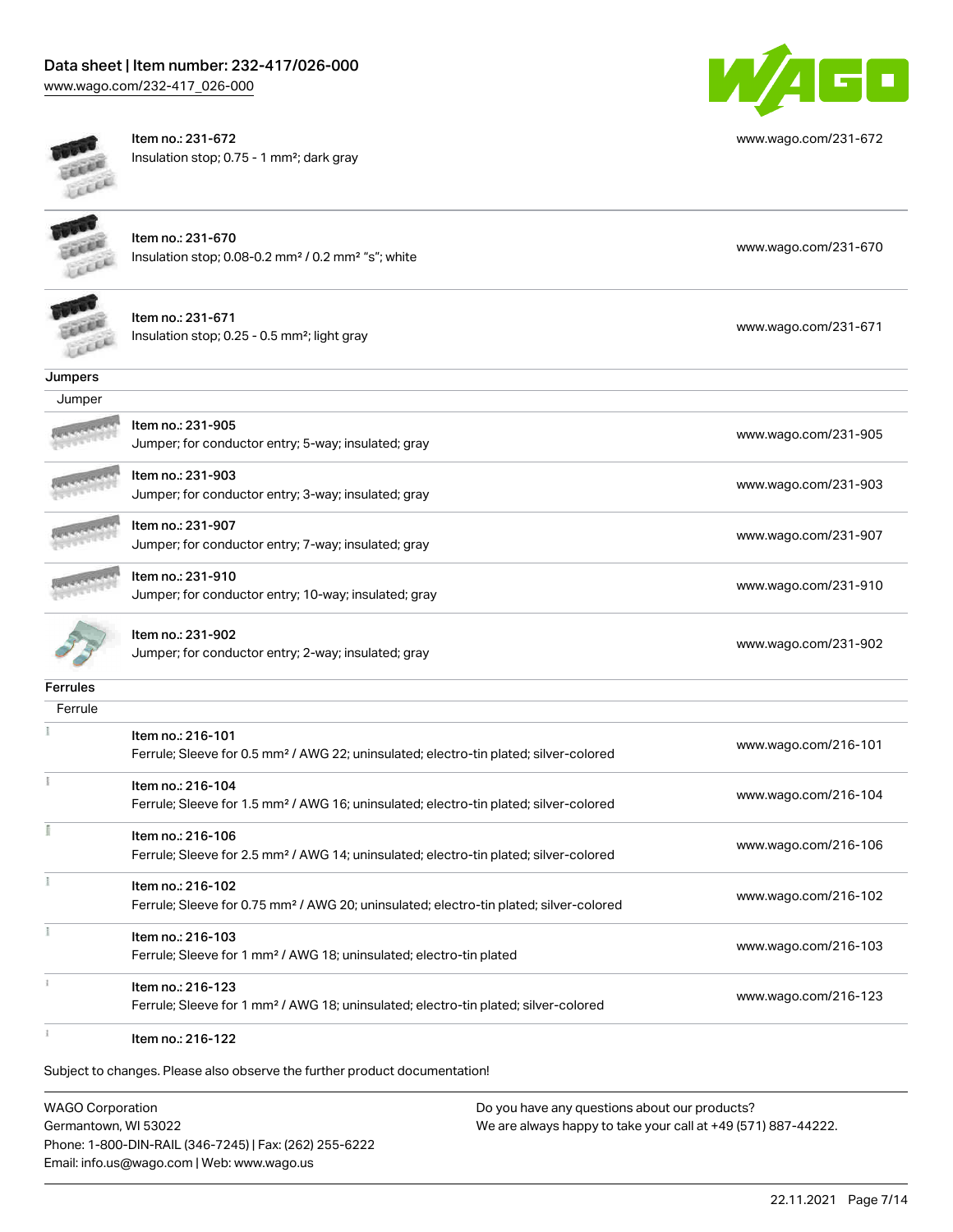Phone: 1-800-DIN-RAIL (346-7245) | Fax: (262) 255-6222

Email: info.us@wago.com | Web: www.wago.us



Ferrule; Sleeve for 0.75 mm<sup>2</sup> / AWG 20; uninsulated; electro-tin plated; silver-colored [www.wago.com/216-122](http://www.wago.com/216-122)

| ă.                                              | Item no.: 216-124<br>Ferrule; Sleeve for 1.5 mm <sup>2</sup> / AWG 16; uninsulated; electro-tin plated                                                                                            |                                                                                                                | www.wago.com/216-124 |
|-------------------------------------------------|---------------------------------------------------------------------------------------------------------------------------------------------------------------------------------------------------|----------------------------------------------------------------------------------------------------------------|----------------------|
|                                                 | Item no.: 216-142<br>Ferrule; Sleeve for 0.75 mm <sup>2</sup> / 18 AWG; uninsulated; electro-tin plated; electrolytic copper; gastight<br>crimped; acc. to DIN 46228, Part 1/08.92                |                                                                                                                | www.wago.com/216-142 |
| ĵ.                                              | Item no.: 216-132<br>Ferrule; Sleeve for 0.34 mm <sup>2</sup> / AWG 24; uninsulated; electro-tin plated                                                                                           |                                                                                                                | www.wago.com/216-132 |
| Î.                                              | Item no.: 216-121<br>Ferrule; Sleeve for 0.5 mm <sup>2</sup> / AWG 22; uninsulated; electro-tin plated; silver-colored                                                                            |                                                                                                                | www.wago.com/216-121 |
|                                                 | Item no.: 216-143<br>Ferrule; Sleeve for 1 mm <sup>2</sup> / AWG 18; uninsulated; electro-tin plated; electrolytic copper; gastight<br>crimped; acc. to DIN 46228, Part 1/08.92                   |                                                                                                                | www.wago.com/216-143 |
|                                                 | Item no.: 216-131<br>Ferrule; Sleeve for 0.25 mm <sup>2</sup> / AWG 24; uninsulated; electro-tin plated; silver-colored                                                                           |                                                                                                                | www.wago.com/216-131 |
|                                                 | Item no.: 216-141<br>Ferrule; Sleeve for 0.5 mm <sup>2</sup> / 20 AWG; uninsulated; electro-tin plated; electrolytic copper; gastight<br>crimped; acc. to DIN 46228, Part 1/08.92                 |                                                                                                                | www.wago.com/216-141 |
| J.                                              | Item no.: 216-152<br>Ferrule; Sleeve for 0.34 mm <sup>2</sup> / AWG 24; uninsulated; electro-tin plated                                                                                           |                                                                                                                | www.wago.com/216-152 |
| ۸                                               | Item no.: 216-203<br>Ferrule; Sleeve for 1 mm <sup>2</sup> / AWG 18; insulated; electro-tin plated; red                                                                                           |                                                                                                                | www.wago.com/216-203 |
|                                                 | Item no.: 216-202<br>Ferrule; Sleeve for 0.75 mm <sup>2</sup> / 18 AWG; insulated; electro-tin plated; gray                                                                                       |                                                                                                                | www.wago.com/216-202 |
| 1                                               | Item no.: 216-151<br>Ferrule; Sleeve for 0.25 mm <sup>2</sup> / AWG 24; uninsulated; electro-tin plated                                                                                           |                                                                                                                | www.wago.com/216-151 |
| Â                                               | Item no.: 216-204<br>Ferrule; Sleeve for 1.5 mm <sup>2</sup> / AWG 16; insulated; electro-tin plated; black                                                                                       |                                                                                                                | www.wago.com/216-204 |
|                                                 | Item no.: 216-144<br>Ferrule; Sleeve for 1.5 mm <sup>2</sup> / AWG 16; uninsulated; electro-tin plated; electrolytic copper; gastight<br>crimped; acc. to DIN 46228, Part 1/08.92; silver-colored |                                                                                                                | www.wago.com/216-144 |
|                                                 | Item no.: 216-201<br>Ferrule; Sleeve for 0.5 mm <sup>2</sup> / 20 AWG; insulated; electro-tin plated; white                                                                                       |                                                                                                                | www.wago.com/216-201 |
|                                                 | Item no.: 216-223<br>Ferrule; Sleeve for 1 mm <sup>2</sup> / AWG 18; insulated; electro-tin plated; red                                                                                           |                                                                                                                | www.wago.com/216-223 |
|                                                 | Item no.: 216-241<br>Ferrule; Sleeve for 0.5 mm <sup>2</sup> / 20 AWG; insulated; electro-tin plated; electrolytic copper; gastight<br>crimped; acc. to DIN 46228, Part 4/09.90; white            |                                                                                                                | www.wago.com/216-241 |
|                                                 | Item no.: 216-242<br>Ferrule; Sleeve for 0.75 mm <sup>2</sup> / 18 AWG; insulated; electro-tin plated; electrolytic copper; gastight                                                              |                                                                                                                | www.wago.com/216-242 |
|                                                 | Subject to changes. Please also observe the further product documentation!                                                                                                                        |                                                                                                                |                      |
| <b>WAGO Corporation</b><br>Germantown, WI 53022 |                                                                                                                                                                                                   | Do you have any questions about our products?<br>We are always happy to take your call at +49 (571) 887-44222. |                      |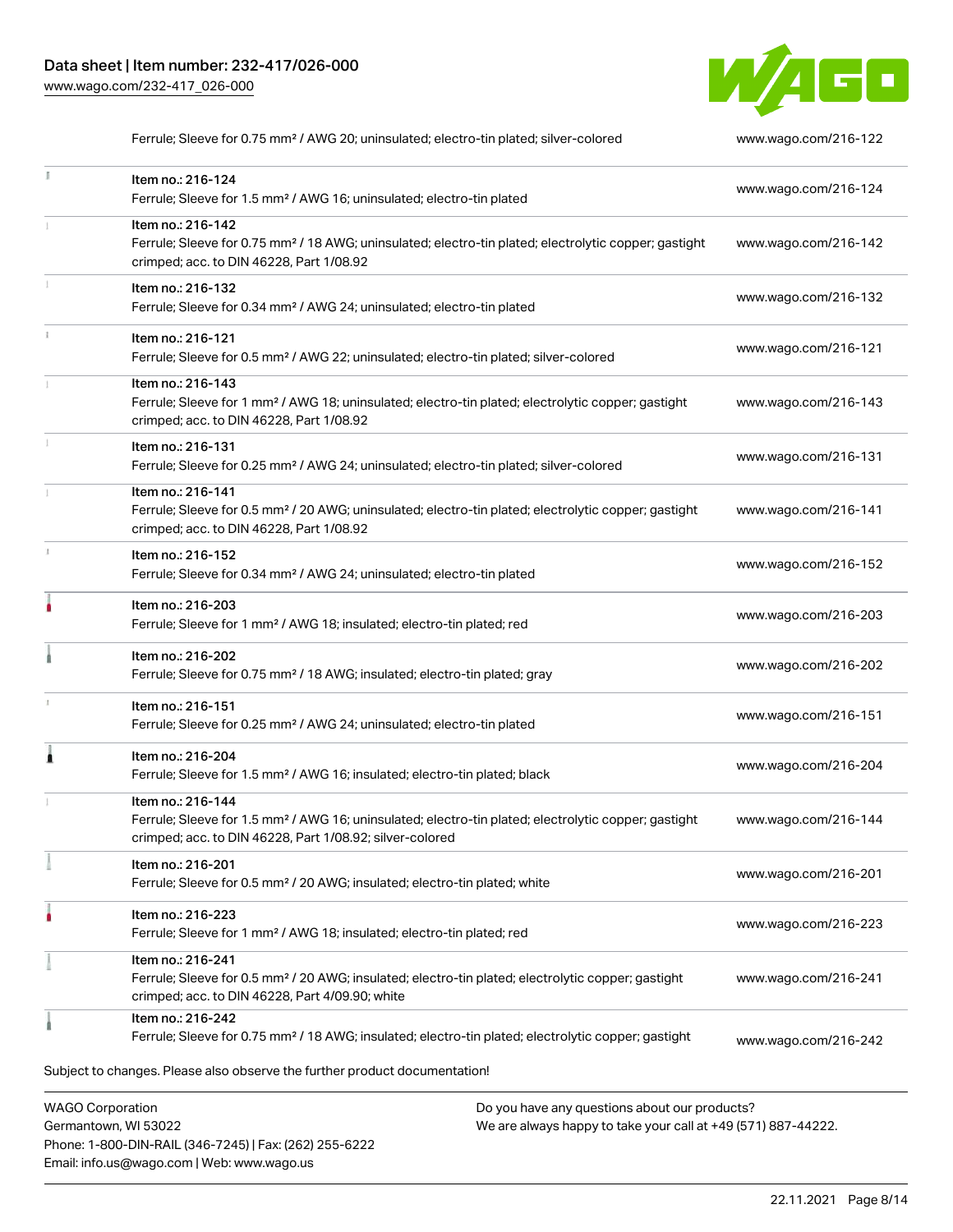

crimped; acc. to DIN 46228, Part 4/09.90; gray

|                     | Item no.: 216-222<br>Ferrule; Sleeve for 0.75 mm <sup>2</sup> / 18 AWG; insulated; electro-tin plated; gray                                                                                             | www.wago.com/216-222             |
|---------------------|---------------------------------------------------------------------------------------------------------------------------------------------------------------------------------------------------------|----------------------------------|
|                     | Item no.: 216-221<br>Ferrule; Sleeve for 0.5 mm <sup>2</sup> / 20 AWG; insulated; electro-tin plated; white                                                                                             | www.wago.com/216-221             |
|                     | Item no.: 216-224<br>Ferrule; Sleeve for 1.5 mm <sup>2</sup> / AWG 16; insulated; electro-tin plated; black                                                                                             | www.wago.com/216-224             |
|                     | Item no.: 216-243<br>Ferrule; Sleeve for 1 mm <sup>2</sup> / AWG 18; insulated; electro-tin plated; electrolytic copper; gastight crimped; www.wago.com/216-243<br>acc. to DIN 46228, Part 4/09.90; red |                                  |
|                     | Item no.: 216-244<br>Ferrule; Sleeve for 1.5 mm <sup>2</sup> / AWG 16; insulated; electro-tin plated; electrolytic copper; gastight<br>crimped; acc. to DIN 46228, Part 4/09.90; black                  | www.wago.com/216-244             |
|                     | Item no.: 216-263<br>Ferrule; Sleeve for 1 mm <sup>2</sup> / AWG 18; insulated; electro-tin plated; electrolytic copper; gastight crimped; www.wago.com/216-263<br>acc. to DIN 46228, Part 4/09.90; red |                                  |
|                     | Item no.: 216-264<br>Ferrule; Sleeve for 1.5 mm <sup>2</sup> / AWG 16; insulated; electro-tin plated; electrolytic copper; gastight<br>crimped; acc. to DIN 46228, Part 4/09.90; black                  | www.wago.com/216-264             |
|                     | Item no.: 216-284<br>Ferrule; Sleeve for 1.5 mm <sup>2</sup> / AWG 16; insulated; electro-tin plated; electrolytic copper; gastight<br>crimped; acc. to DIN 46228, Part 4/09.90; black                  | www.wago.com/216-284             |
|                     | Item no.: 216-262<br>Ferrule; Sleeve for 0.75 mm <sup>2</sup> / 18 AWG; insulated; electro-tin plated; electrolytic copper; gastight<br>crimped; acc. to DIN 46228, Part 4/09.90; gray                  | www.wago.com/216-262             |
|                     | Item no.: 216-301<br>Ferrule; Sleeve for 0.25 mm <sup>2</sup> / AWG 24; insulated; electro-tin plated; yellow                                                                                           | www.wago.com/216-301             |
|                     | Item no.: 216-321<br>Ferrule; Sleeve for 0.25 mm <sup>2</sup> / AWG 24; insulated; electro-tin plated; yellow                                                                                           | www.wago.com/216-321             |
|                     | Item no.: 216-322<br>Ferrule; Sleeve for 0.34 mm <sup>2</sup> / 22 AWG; insulated; electro-tin plated; green                                                                                            | www.wago.com/216-322             |
|                     | Item no.: 216-302<br>Ferrule; Sleeve for 0.34 mm <sup>2</sup> / 22 AWG; insulated; electro-tin plated; light turquoise                                                                                  | www.wago.com/216-302             |
| Marking accessories |                                                                                                                                                                                                         |                                  |
| Marking strip       |                                                                                                                                                                                                         |                                  |
|                     | Item no.: 210-331/508-103<br>Marking strips; as a DIN A4 sheet; MARKED; 1-12 (200x); Height of marker strip: 2.3 mm/0.091 in; Strip<br>length 182 mm; Horizontal marking; Self-adhesive; white          | www.wago.com/210-331<br>/508-103 |
|                     | Item no.: 210-331/508-104<br>Marking strips; as a DIN A4 sheet; MARKED; 13-24 (200x); Height of marker strip: 2.3 mm/0.091 in; Strip<br>length 182 mm; Horizontal marking; Self-adhesive; white         | www.wago.com/210-331<br>/508-104 |

Subject to changes. Please also observe the further product documentation!

WAGO Corporation Germantown, WI 53022 Phone: 1-800-DIN-RAIL (346-7245) | Fax: (262) 255-6222 Email: info.us@wago.com | Web: www.wago.us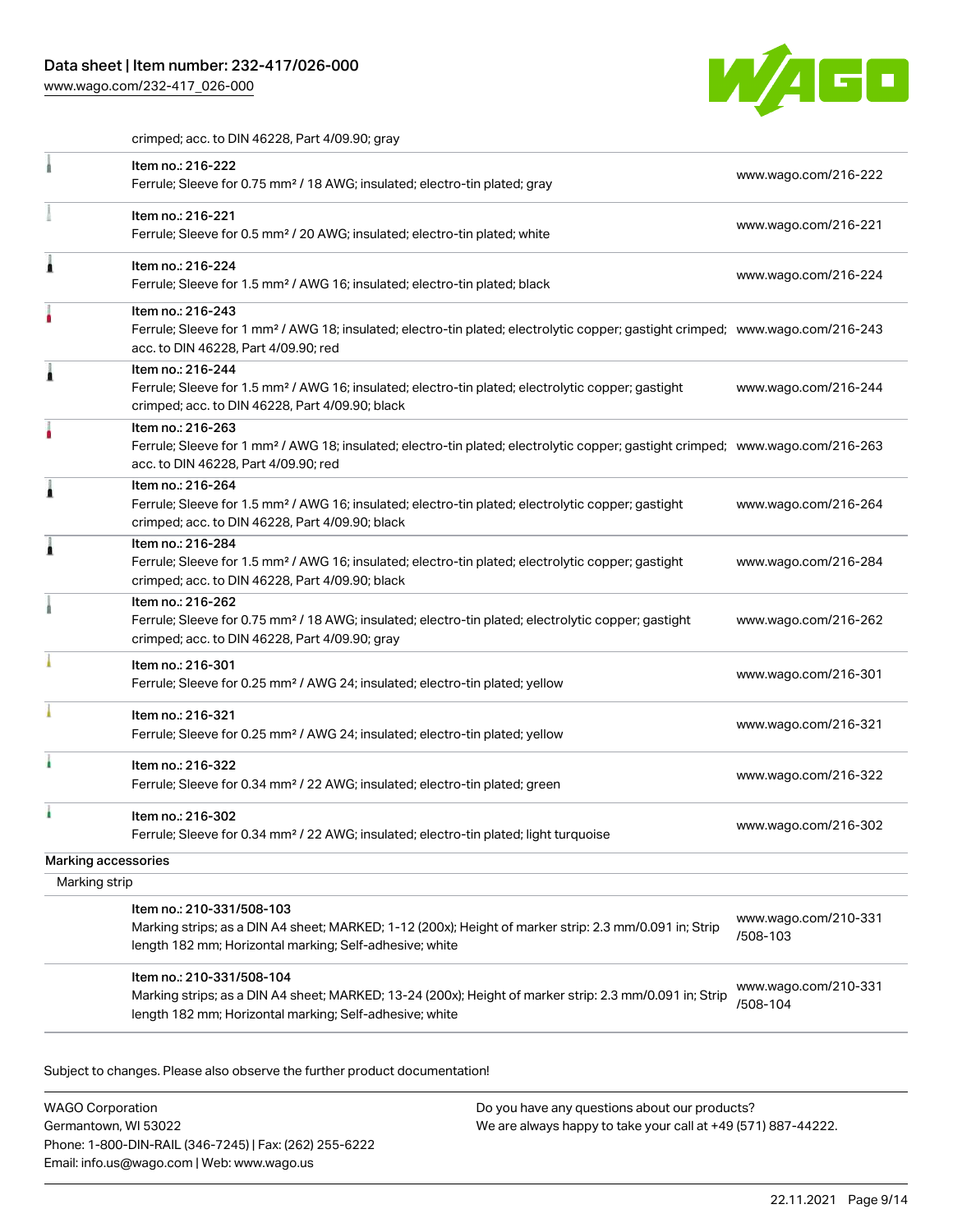

| <b>WAGO Corporation</b> |                                                                                                                                                                                              | Do you have any questions about our products? |                                  |
|-------------------------|----------------------------------------------------------------------------------------------------------------------------------------------------------------------------------------------|-----------------------------------------------|----------------------------------|
|                         | Subject to changes. Please also observe the further product documentation!                                                                                                                   |                                               |                                  |
|                         | Item no.: 280-436<br>Operating tool; made of insulating material; 6-way                                                                                                                      |                                               | www.wago.com/280-436             |
|                         | Item no.: 280-435<br>Operating tool; made of insulating material; 5-way; gray                                                                                                                |                                               | www.wago.com/280-435             |
|                         | Item no.: 280-440<br>Operating tool; made of insulating material; 10-way                                                                                                                     |                                               | www.wago.com/280-440             |
|                         | ltem no.: 280-437<br>Operating tool; made of insulating material; 7-way                                                                                                                      |                                               | www.wago.com/280-437             |
|                         | Item no.: 280-434<br>Operating tool; made of insulating material; 4-way                                                                                                                      |                                               | www.wago.com/280-434             |
|                         | Item no.: 280-432<br>Operating tool; made of insulating material; 2-way; white                                                                                                               |                                               | www.wago.com/280-432             |
|                         | Item no.: 231-291<br>Operating tool; made of insulating material; 1-way; loose; red                                                                                                          |                                               | www.wago.com/231-291             |
|                         | Item no.: 231-131<br>Operating tool; made of insulating material; 1-way; loose; white                                                                                                        |                                               | www.wago.com/231-131             |
|                         | Item no.: 231-231<br>Combination operating tool; red                                                                                                                                         |                                               | www.wago.com/231-231             |
|                         | Item no.: 231-159<br>Operating tool; natural                                                                                                                                                 |                                               | www.wago.com/231-159             |
|                         | Item no.: 209-130<br>Operating tool; suitable for 264, 280 and 281 Series; 1-way; of insulating material; white                                                                              |                                               | www.wago.com/209-130             |
| Operating tool          |                                                                                                                                                                                              |                                               |                                  |
| Tools                   | mm; Horizontal marking; Self-adhesive; white                                                                                                                                                 |                                               |                                  |
|                         | Item no.: 210-332/508-205<br>Marking strips; as a DIN A4 sheet; MARKED; 1-32 (80x); Height of marker strip: 3 mm; Strip length 182                                                           |                                               | www.wago.com/210-332<br>/508-205 |
|                         | Item no.: 210-332/508-206<br>Marking strips; as a DIN A4 sheet; MARKED; 33-48 (160x); Height of marker strip: 3 mm; Strip length<br>182 mm; Horizontal marking; Self-adhesive; white         |                                               | www.wago.com/210-332<br>/508-206 |
|                         | Item no.: 210-332/508-204<br>Marking strips; as a DIN A4 sheet; MARKED; 17-32 (160x); Height of marker strip: 3 mm; Strip length<br>182 mm; Horizontal marking; Self-adhesive; white         |                                               | www.wago.com/210-332<br>/508-204 |
|                         | Item no.: 210-332/508-202<br>Marking strips; as a DIN A4 sheet; MARKED; 1-16 (160x); Height of marker strip: 3 mm; Strip length 182 /508-202<br>mm; Horizontal marking; Self-adhesive; white |                                               | www.wago.com/210-332             |

Germantown, WI 53022 Phone: 1-800-DIN-RAIL (346-7245) | Fax: (262) 255-6222 Email: info.us@wago.com | Web: www.wago.us

We are always happy to take your call at +49 (571) 887-44222.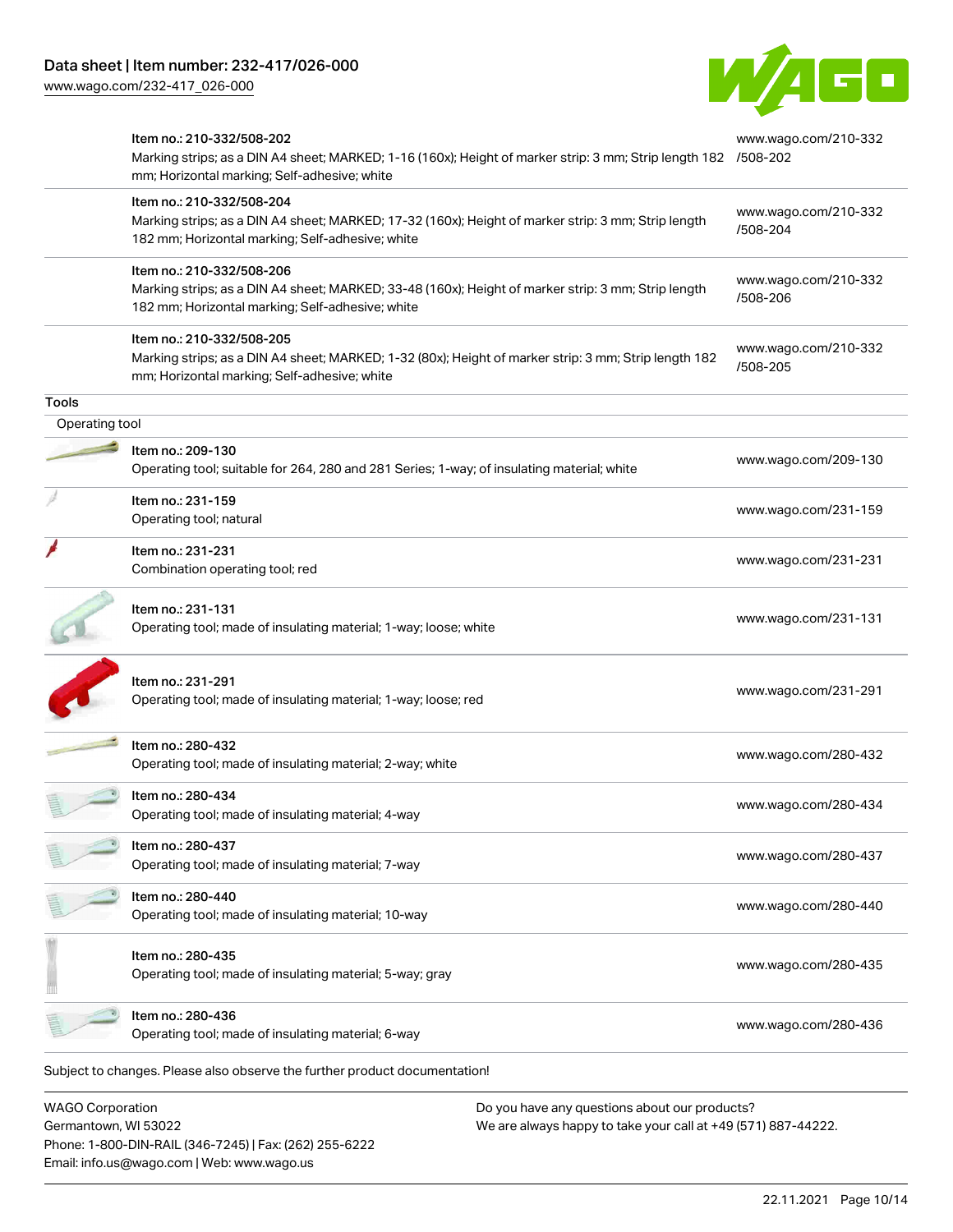

|                                                         | Item no.: 280-438<br>Operating tool; made of insulating material; 8-way                                                    |            |                      | www.wago.com/280-438 |  |
|---------------------------------------------------------|----------------------------------------------------------------------------------------------------------------------------|------------|----------------------|----------------------|--|
|                                                         | Item no.: 280-433<br>Operating tool; made of insulating material; 3-way                                                    |            |                      | www.wago.com/280-433 |  |
| <b>Testing accessories</b>                              |                                                                                                                            |            |                      |                      |  |
| Testing accessories                                     |                                                                                                                            |            |                      |                      |  |
|                                                         | Item no.: 210-136<br>Test plug; 2 mm Ø; with 500 mm cable                                                                  |            | www.wago.com/210-136 |                      |  |
|                                                         | Item no.: 231-661<br>Test plugs for female connectors; for 5 mm and 5.08 mm pin spacing; 2,50 mm <sup>2</sup> ; light gray |            | www.wago.com/231-661 |                      |  |
| Cover                                                   |                                                                                                                            |            |                      |                      |  |
| Cover                                                   |                                                                                                                            |            |                      |                      |  |
|                                                         | Item no.: 231-669<br>Lockout caps; for covering unused clamping units; orange                                              |            |                      | www.wago.com/231-669 |  |
| <b>Downloads</b><br>Documentation                       |                                                                                                                            |            |                      |                      |  |
| <b>Additional Information</b><br>Technical explanations |                                                                                                                            | 2019 Apr 3 | pdf<br>2.0 MB        | Download             |  |
| <b>CAD files</b>                                        |                                                                                                                            |            |                      |                      |  |
| <b>CAE</b> data                                         |                                                                                                                            |            |                      |                      |  |
| EPLAN Data Portal 232-417/026-000                       |                                                                                                                            |            | <b>URL</b>           | Download             |  |
| ZUKEN Portal 232-417/026-000                            |                                                                                                                            |            | <b>URL</b>           | Download             |  |
| EPLAN Data Portal 232-417/026-000                       |                                                                                                                            |            | URL                  | Download             |  |
| CAD data                                                |                                                                                                                            |            |                      |                      |  |
| 2D/3D Models 232-417/026-000                            |                                                                                                                            | <b>URL</b> | Download             |                      |  |
|                                                         |                                                                                                                            |            |                      |                      |  |

#### Environmental Product Compliance

#### Compliance Search

Subject to changes. Please also observe the further product documentation!

WAGO Corporation Germantown, WI 53022 Phone: 1-800-DIN-RAIL (346-7245) | Fax: (262) 255-6222 Email: info.us@wago.com | Web: www.wago.us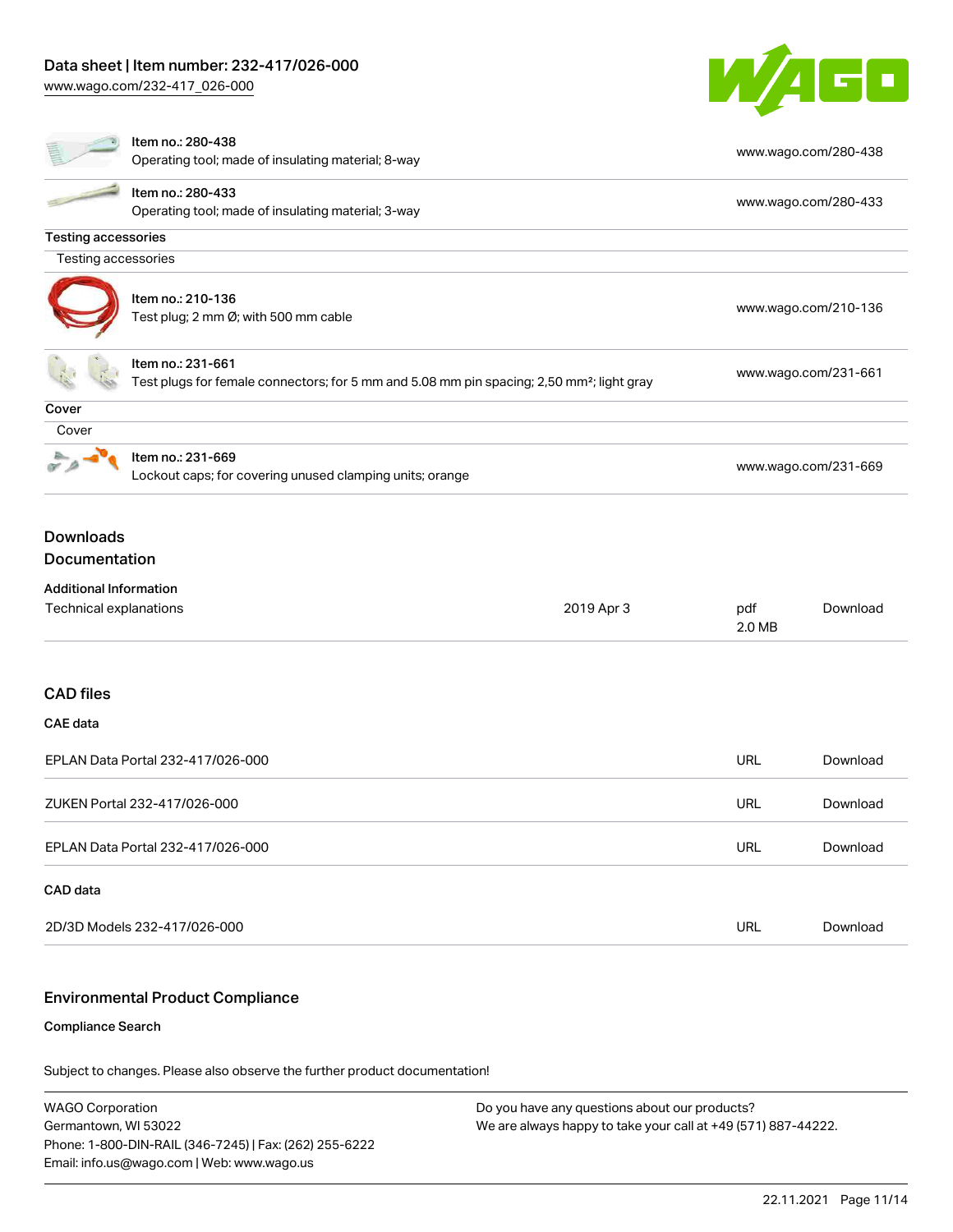

URL [Download](https://www.wago.com/global/d/ComplianceLinkMediaContainer_232-417_026-000)

Environmental Product Compliance 232-417/026-000 1-conductor female connector, angled; CAGE CLAMP®; 2.5 mm²; Pin spacing 5.08 mm; 17-pole; 2,50 mm²; orange

#### Installation Notes



Inserting a conductor via 3.5 mm screwdriver – CAGE CLAMP® actuation parallel to conductor entry.



Inserting a conductor via 3.5 mm screwdriver – CAGE CLAMP® actuation perpendicular to conductor entry.



Inserting a conductor into CAGE CLAMP® unit via operating lever (231-291).



Inserting a conductor via operating tool.

Subject to changes. Please also observe the further product documentation!

WAGO Corporation Germantown, WI 53022 Phone: 1-800-DIN-RAIL (346-7245) | Fax: (262) 255-6222 Email: info.us@wago.com | Web: www.wago.us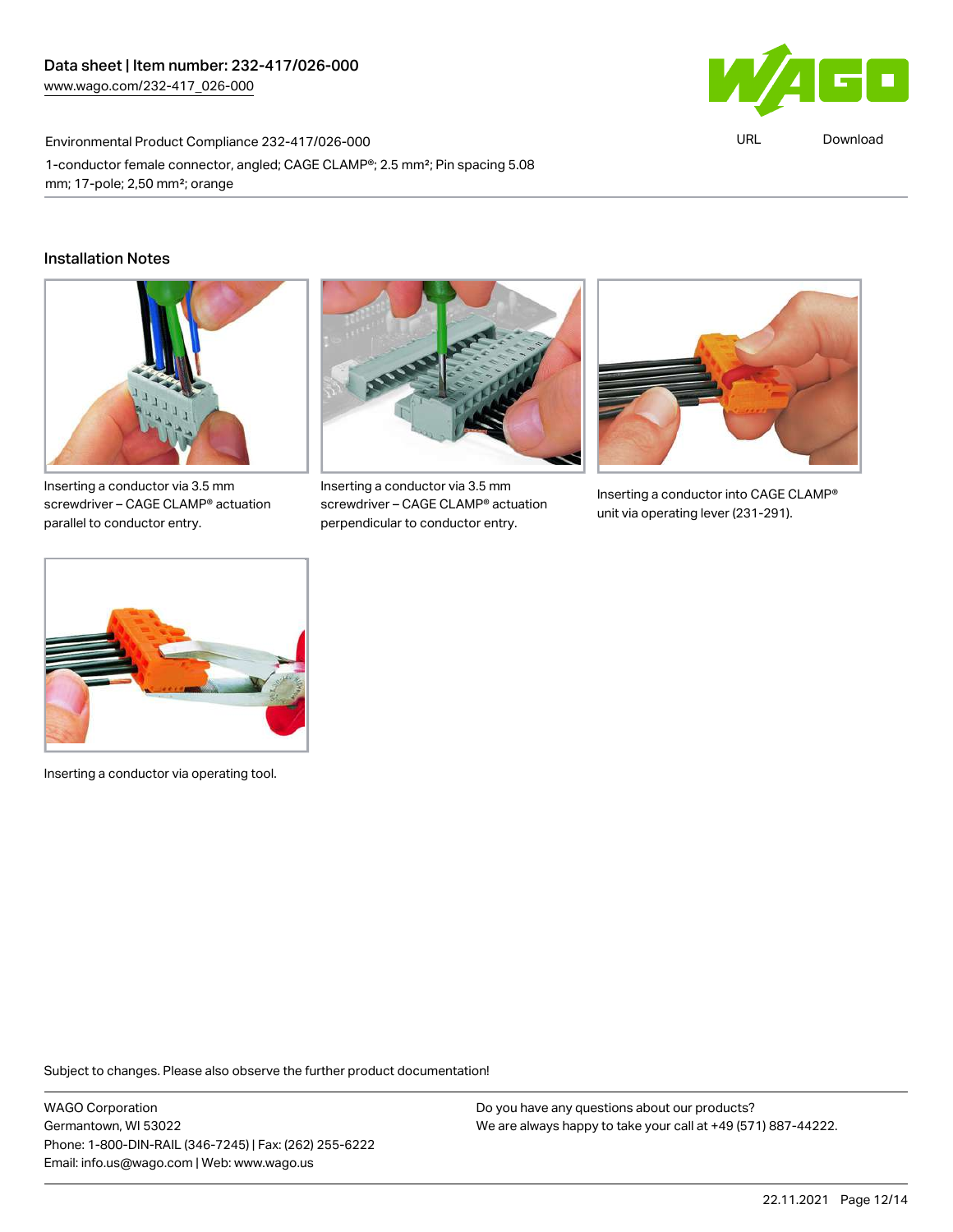



Coding a female connector by removing coding finger(s).



Testing – female connector with CAGE CLAMP®

Integrated test ports for testing perpendicular to conductor entry via 2 or 2.3 mm Ø test plug

#### Installation



Male connector with strain relief plate



Strain relief housing shown with a male connector equipped with CAGE CLAMP®

Subject to changes. Please also observe the further product documentation!

WAGO Corporation Germantown, WI 53022 Phone: 1-800-DIN-RAIL (346-7245) | Fax: (262) 255-6222 Email: info.us@wago.com | Web: www.wago.us